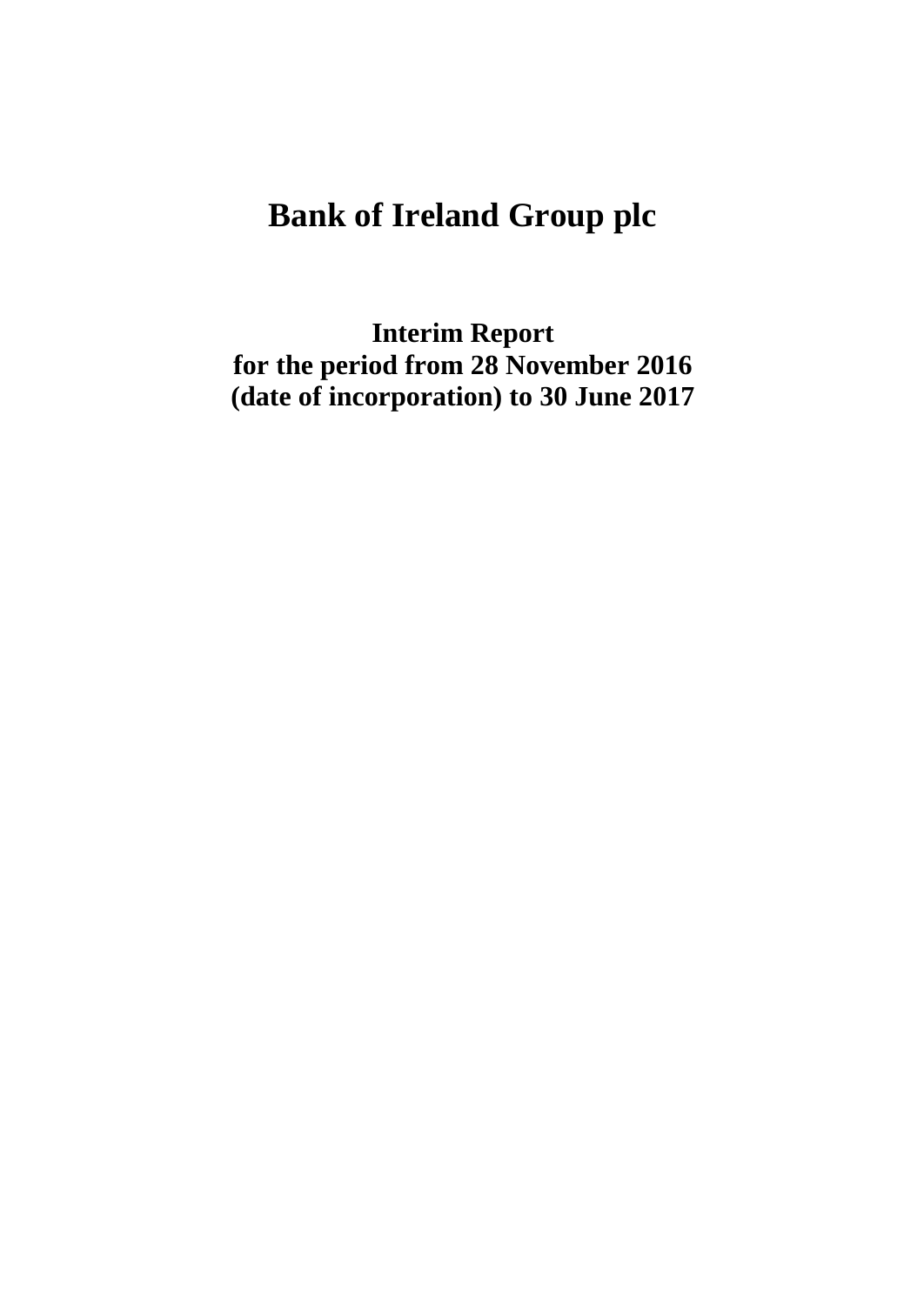# **Bank of Ireland Group plc Contents**

|                                           | Page           |
|-------------------------------------------|----------------|
| Interim management report                 | 3              |
| Responsibility statement                  | $\overline{4}$ |
| Interim financial statements (unaudited)  | 5              |
| Notes to the interim financial statements | $6 - 8$        |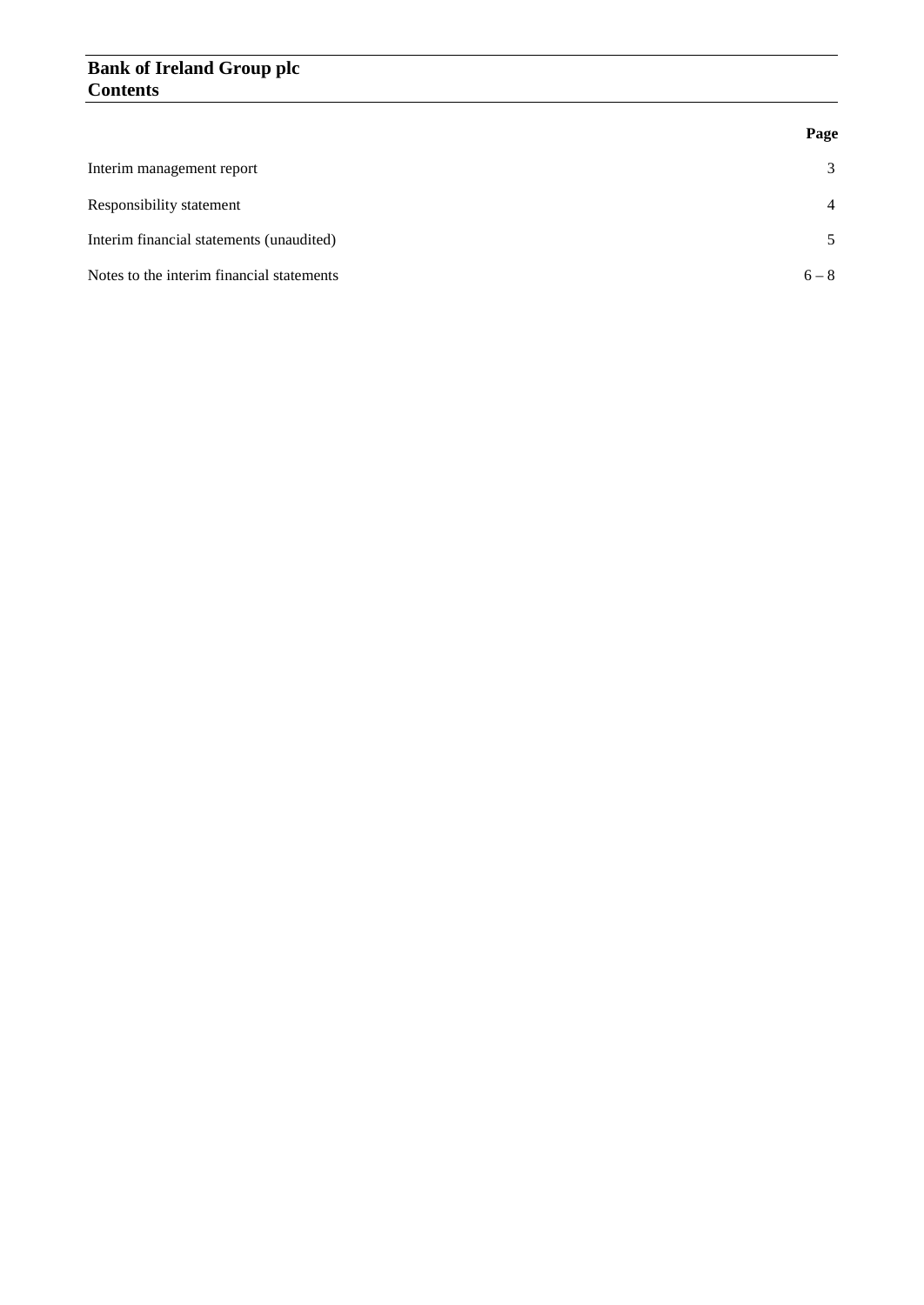# **Bank of Ireland Group plc Interim management report**

The Directors present their first interim management report and the unaudited interim financial statements (the 'Interim Report') of Bank of Ireland Group plc (the 'Company') for the period from incorporation on 28 November 2016 to 30 June 2017.

#### **Business commentary**

The Company was incorporated as Adjigo plc on 28 November 2016. On 31 March 2017, the Company changed its name to Bank of Ireland Group plc. The Company did not trade during the period from incorporation on 28 November 2016 to 30 June 2017, and received no income and incurred no expenditure. Consequently, during the period the Company made neither a profit nor loss.

#### **Post balance sheet events**

On 7 July 2017, the Company became the listed holding company of The Governor and Company of the Bank of Ireland ('BOI') and its subsidiaries (collectively 'the BOI Group'). From this date, the new Group, of which the Company is the parent (the 'BOIG plc Group'), is considered to be a continuation of the existing BOI Group.

On 12 September 2017, the Company announced that it had raised Stg£300 million and US\$500 million of subordinated debt (Tier 2 capital instruments) with a maturity of 10 years (callable after 5 years).

For further details on post balance sheet events, see note 7 on pages 7 and 8.

#### **Principal risks and uncertainties**

As the Company is now the listed holding company for the BOI Group, the principal risks and uncertainties facing the BOIG plc Group for the remaining six months of 2017 are those disclosed on page 40 of the Interim Report of the BOI Group for the six months ended 30 June 2017.

#### **Related parties**

There were no significant related party transactions that affected the Company's financial position or performance in the period ended 30 June 2017.

#### **Directors and secretary**

The names of the persons who were Directors of the Company at any time during the the period from 28 November 2016 to 30 June 2017 and up to the date of the approval of the financial statements are set out below.

| Cian McCourt             | (Appointed 28 November 2016) (Resigned 8 December 2016) |
|--------------------------|---------------------------------------------------------|
| <b>Stephen Ranalow</b>   | (Appointed 28 November 2016) (Resigned 8 December 2016) |
| Sean Crowe               | (Appointed 8 December 2016) (Resigned 23 March 2017)    |
| Brian Kealy              | (Appointed 8 December 2016) (Resigned 23 March 2017)    |
| Archie G Kane            | (Appointed 23 March 2017)                               |
| Kent Atkinson            | (Appointed 23 March 2017)                               |
| Richie Boucher           | (Appointed 23 March 2017)                               |
| Pat Butler               | (Appointed 23 March 2017)                               |
| Tom Considine            | (Appointed 23 March 2017)                               |
| Patrick Haren            | (Appointed 23 March 2017)                               |
| <b>Andrew Keating</b>    | (Appointed 23 March 2017)                               |
| Patrick Kennedy          | (Appointed 23 March 2017)                               |
| Davida Marston           | (Appointed 23 March 2017)                               |
| Fiona Muldoon            | (Appointed 23 March 2017)                               |
| Patrick Mulvihill        | (Appointed 23 March 2017)                               |
| <b>Richard Goulding</b>  | (Appointed 20 July 2017)                                |
| <b>Company Secretary</b> |                                                         |
| <b>Bradwell Limited</b>  | (Appointed 28 November 2016) (Resigned 23 March 2017)   |
| Helen Nolan              | (Appointed 23 March 2017)                               |
|                          |                                                         |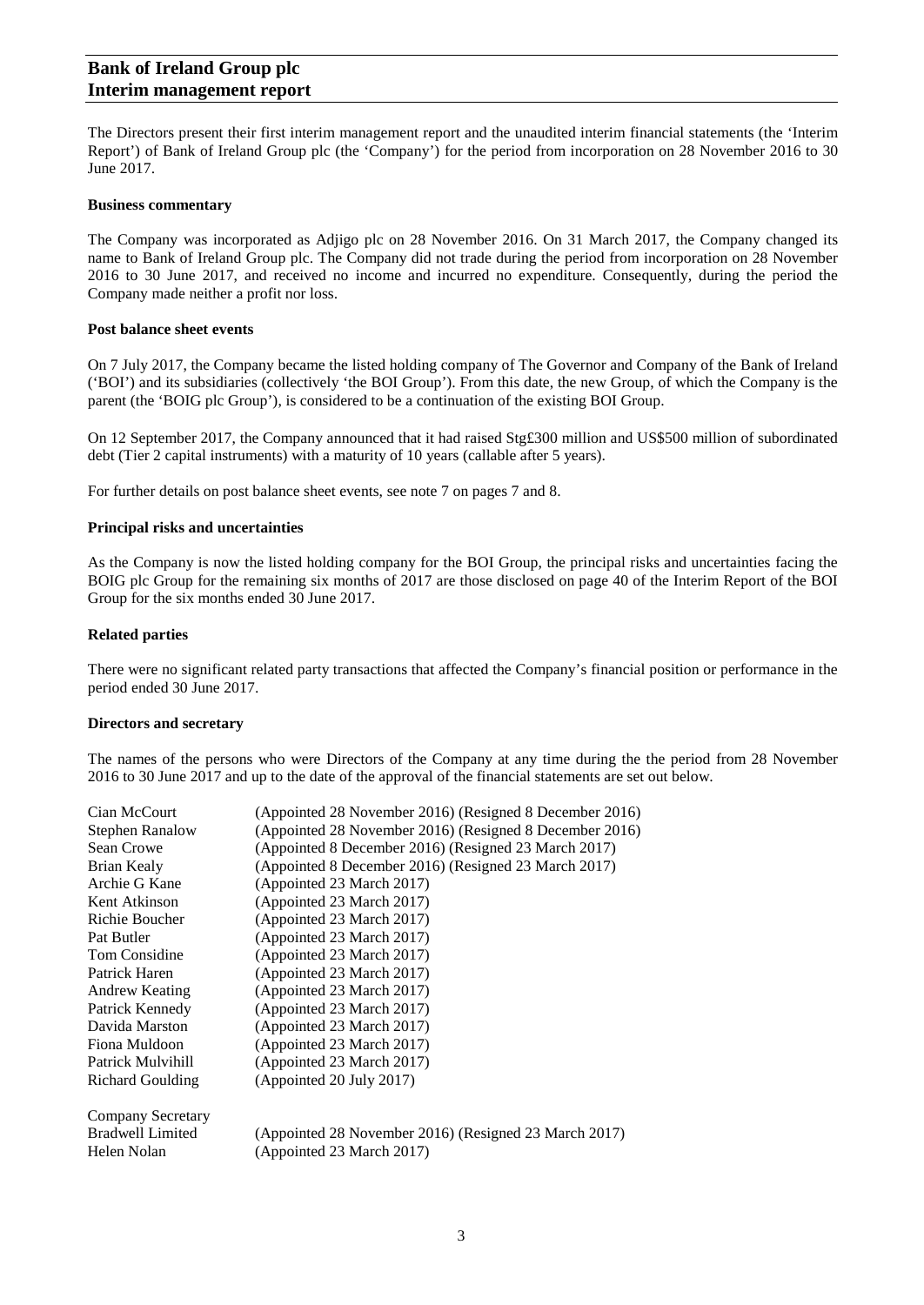# **Bank of Ireland Group plc Responsibility statement**

The Directors are responsible for preparing the Interim Report in accordance with the Transparency (Directive 2004/109/EC) Regulations 2007, the Transparency Rules of the Central Bank of Ireland and International Accounting Standard 34 ('IAS 34') as adopted by the European Union.

The Directors confirm that to the best of each Director's knowledge and belief the interim financial statements have been prepared in accordance with IAS 34 and that they give a true and fair view of the assets, liabilities, financial position and result of the Company and that as required by the Transparency (Directive 2004/109/EC) Regulations 2007, the Interim Report includes a fair review of:

- important events that have occurred during the period;
- the impact of those events on the financial statements;
- a description of the principal risks and uncertainties for the remaining six months of the financial year (see page 3); and
- details of any related parties' transactions that have materially affected the Company's financial position or performance in the period ended 30 June 2017.

The Directors are responsible for the maintenance and integrity of the corporate and financial information relating to the Company.

Legislation in Ireland governing the preparation and dissemination of financial statements may differ from legislation in other jurisdictions.

Signed on behalf of the Board:

Archie G Kane Director 18 September 2017

Patrick Kennedy Director 18 September 2017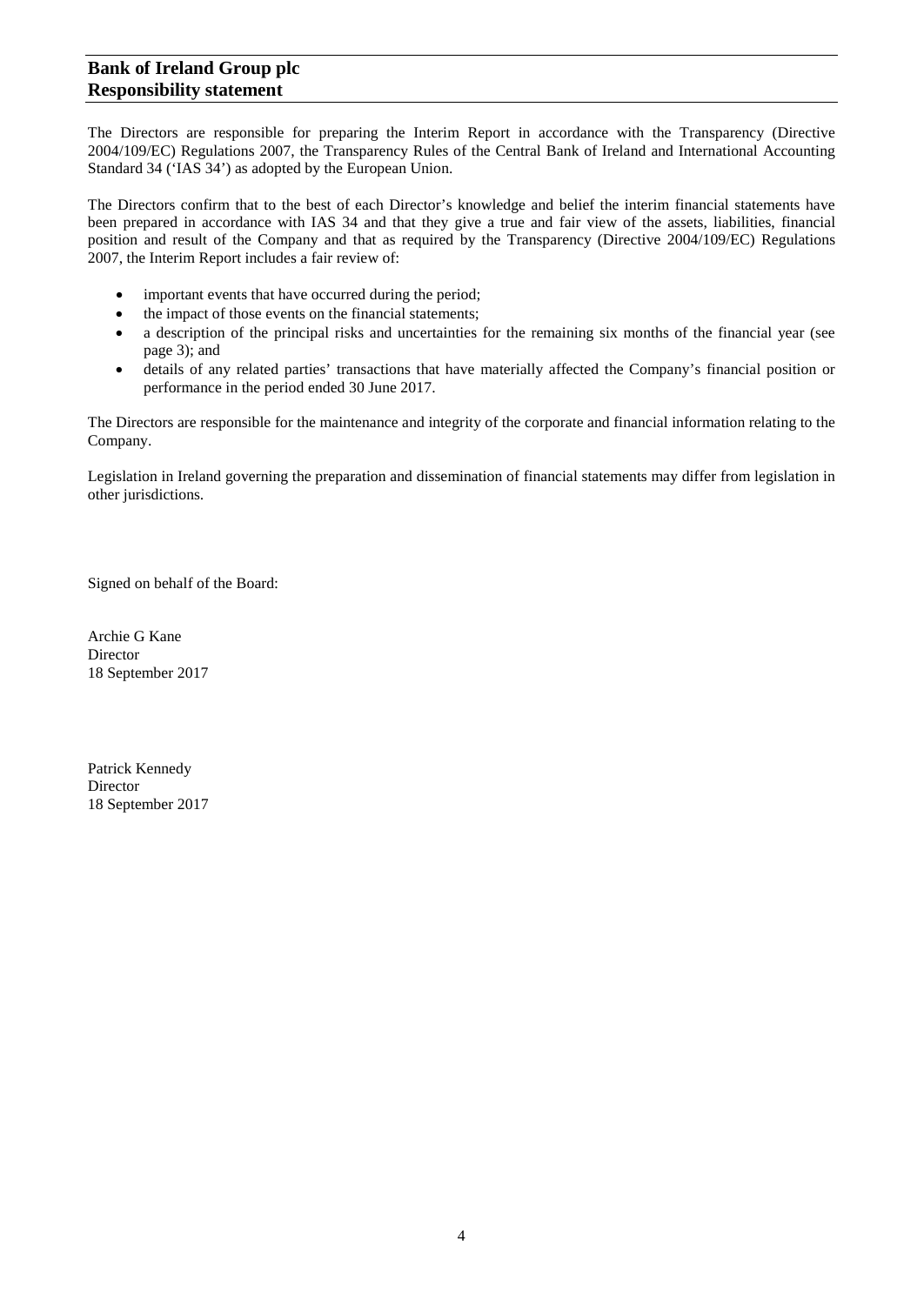# **Bank of Ireland Group plc Interim financial statements (unaudited)**

# **Statement of comprehensive income (unaudited) for the period from incorporation on 28 November 2016 to 30 June 2017**

The Company did not trade during the period from 28 November 2016 (date of incorporation) to 30 June 2017, and received no income and incurred no expenditure. Consequently, during the period the Company made neither a profit nor loss and had no recognised gains or losses.

| Balance sheet (unaudited) as at 30 June 2017 |                |              |
|----------------------------------------------|----------------|--------------|
|                                              |                | 30 June 2017 |
|                                              |                | €            |
| <b>Assets</b>                                | <b>Note</b>    |              |
| Debtors                                      | $\overline{4}$ | 27,800       |
| <b>Total assets</b>                          |                | 27,800       |
|                                              |                |              |
| <b>Equity</b>                                |                |              |
| Called up share capital                      | 5              | 25,022       |
| Undenominated capital account                | 5              | 2,778        |
| <b>Total equity</b>                          |                | 27,800       |

The notes on pages 6 to 8 are an integral part of the interim financial statements.

# **Statement of changes in equity (unaudited) for the period from incorporation on 28 November 2016 to 30 June 2017**

|                                           |             | <b>Period ended</b><br>30 June 2017 |
|-------------------------------------------|-------------|-------------------------------------|
|                                           |             | €                                   |
| <b>Share Capital</b>                      | <b>Note</b> |                                     |
| Balance at the beginning of the period    |             |                                     |
| Issue of share capital in the period      | 5           | 27,800                              |
| Transfer to undenominated capital account | 5           | (2,778)                             |
| Balance at the end of the period          |             | 25,022                              |
| <b>Undenominated capital account</b>      |             |                                     |
| Balance at the beginning of the period    |             |                                     |
| Transfer from share capital               | 5           | 2,778                               |
| Balance at the end of the period          |             | 2,778                               |
| <b>Total equity</b>                       |             | 27,800                              |

The notes on pages 6 to 8 form an integral part of the interim financial statements.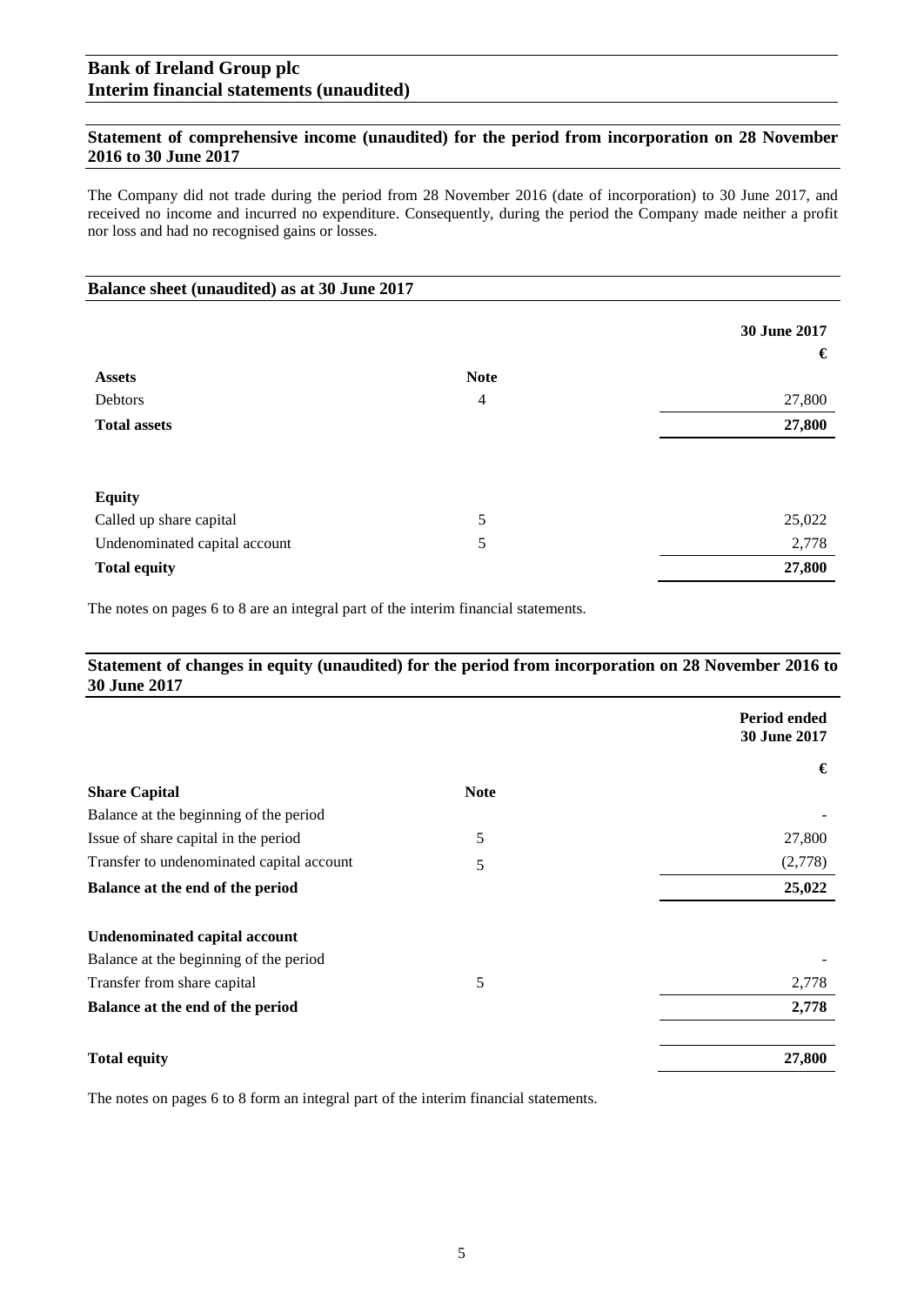# **Bank of Ireland Group plc Notes to the interim financial statements (unaudited) for the period from incorporation on 28 November 2016 to 30 June 2017**

## **1 Reporting entity**

Bank of Ireland Group plc (the 'Company') was incorporated as Adjigo plc in Ireland as a public limited company on 28 November 2016 with registered number 593672. Its registered office is situated at 40 Mespil Road, Dublin 4. The Company is domiciled in Ireland. On 31 March 2017, Adjigo plc changed its name to Bank of Ireland Group plc.

These interim financial statements cover the period from incorporation on 28 November 2016 to 30 June 2017. As the Company had no subsidiaries during the period, they reflect the results and financial position of the Company only and do not consolidate the results of the BOI Group, of which the Company became the parent on 7 July 2017 (see note 7).

## **2 Basis of preparation and significant accounting policies**

### **2.1 Basis of preparation**

The interim financial statements have been prepared in accordance with the Transparency (Directive 2004/109/EC) Regulations 2007, the Transparency Rules of the Central Bank of Ireland and with International Accounting Standard 34, 'Interim Financial Reporting' as issued by the International Accounting Standards Board and as adopted by the European Union (the 'EU'). They have been prepared on the going concern basis under the historical cost convention. They do not constitute statutory accounts and have not been reviewed or audited by the Company's auditor. The first statutory financial statements will be prepared for the period from the date of incorporation on 28 November 2016 to 31 December 2017.

The interim financial statements are presented in euro  $(\theta)$  which is the functional and presentation currency of the Company.

The interim financial statements comprise the statement of comprehensive income, balance sheet, statement of changes in equity and the notes to the interim financial statements. There were no cash flows during the period and the company held no cash or cash equivalents at the period end, consequently the Company has not prepared a cash flow statement.

# **2.2 Significant accounting policies**

The principal accounting policies applied in the preparation of the interim financial statements are set out below. These policies have been consistently applied in the period presented.

# *Debtors*

Debtors are stated at the lower of amortised cost or recoverable amount.

#### *Share capital*

Ordinary shares are classified as equity.

#### *Critical accounting estimates and judgements*

The preparation of the interim financial statements did not require the Company to make any estimates or judgements which affected the reported amounts of the assets or liabilities, income or expense.

# **3. Directors and employees**

The Directors received no remuneration and there were no employees during the period.

#### **4. Debtors**

Debtors represent amounts due in respect of the called up share capital of the Company. Debtors are receivable within one year.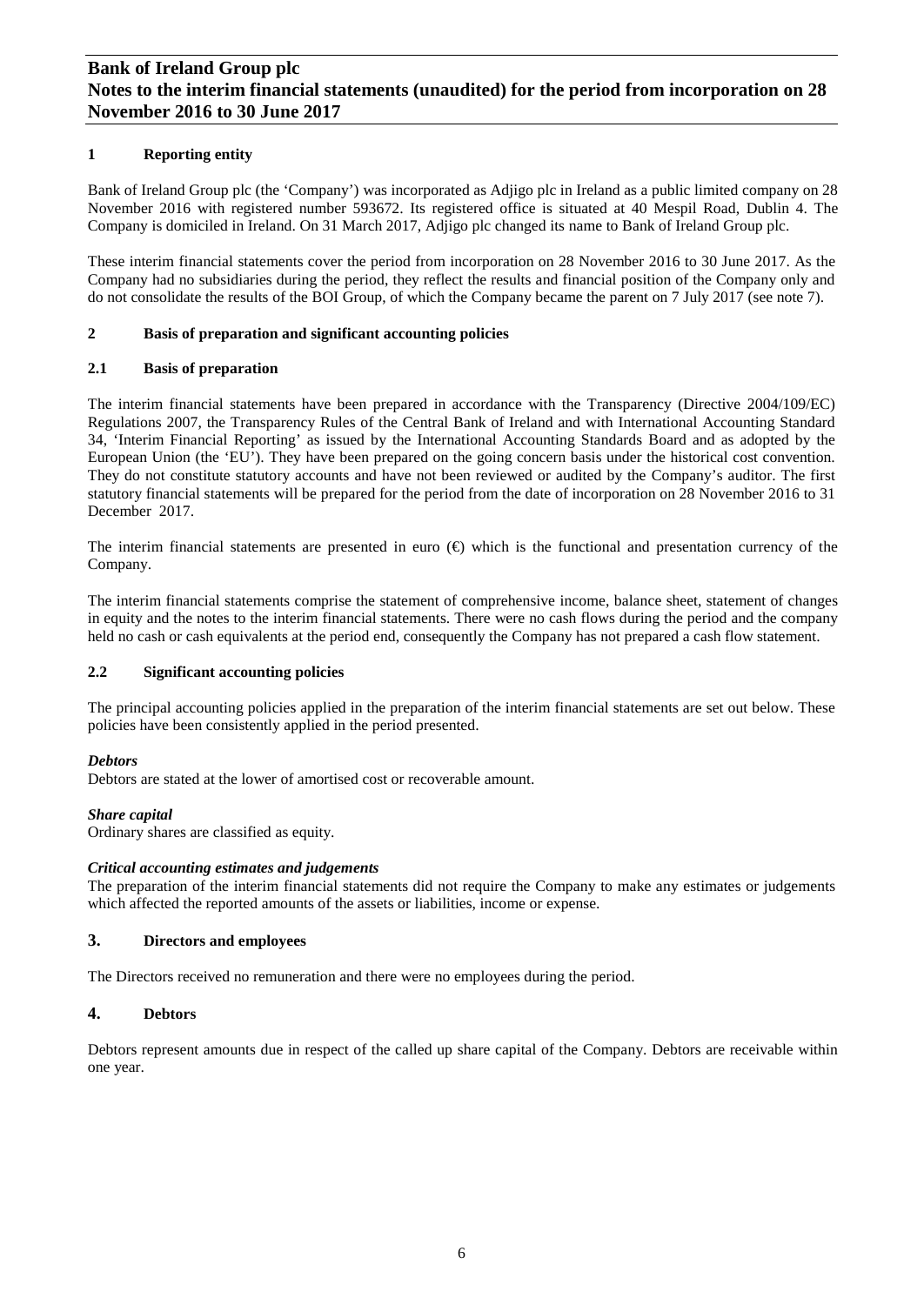# **Bank of Ireland Group plc Notes to the interim financial statements (unaudited) for the period from incorporation on 28 November 2016 to 30 June 2017 (continued)**

# **5. Share capital**

|                                                      | <b>30 June 2017</b> |
|------------------------------------------------------|---------------------|
| <b>Authorised share capital</b>                      | €                   |
| 10,000,000,000 ordinary shares of $\in$ 0.00 each    | 10,000,000,000      |
| 27,800 deferred ordinary shares of $\Theta$ .90 each | 25,020              |
|                                                      | 10,000,025,020      |
|                                                      |                     |
| Issued and called up share capital                   | €                   |
| 2 ordinary shares of $\bigoplus$ 00 each             | 2                   |
| 27,800 deferred ordinary shares of $\Theta$ .90 each | 25,020              |
|                                                      | 25,022              |

All units of ordinary shares in issue carry the same voting rights.

On incorporation, the issued share capital of the Company was €25,000, divided into 25,000 deferred ordinary shares of €1.00 each and 2 deferred ordinary shares of €0.10 each. All of these shares were fully paid up on that date.

On 23 March 2017 the Company issued an additional 2,800 deferred ordinary shares of €1.00 each. Following allotment the nominal value of the deferred ordinary shares was reduced from  $\epsilon 1.00$  to  $\epsilon 0.90$  per share with  $\epsilon 2.780$  being credited to the undenominated capital account of the Company. Immediately following this, the nominal value of each ordinary share was increased from  $\bigoplus$ .10 to  $\bigoplus$ .00 by debiting the undenominated capital account. Immediately following the increase in nominal value of the ordinary shares, the amount standing to the credit of the undenominated capital account of the Company was €2,778.

# **6. Related party transactions**

There were no significant related party transactions that affected the Company's financial position or performance in the period ended 30 June 2017.

#### **7. Post balance sheet events**

#### **7.1 Introduction of the Company as the listed holding company of the Group**

The BOI Group announced on 31 March 2017 that it intended to implement a corporate reorganisation which would result in the Company being introduced as the listed holding company of the BOI Group. The reorganisation was approved by the ordinary stockholders of BOI at an Extraordinary General Meeting held on 28 April 2017.

Following approval of the High Court, the reorganisation was implemented by a Scheme of Arrangement under the Companies Act 2014 (the "Scheme").

The Scheme became effective on 7 July 2017 and as a result, the Company became the new parent entity of the BOI Group on that date.

Holders of ordinary stock in BOI on 7 July 2017 were issued with shares in the Company on the basis of the exchange ratio of one share in the Company for each individual holding of 30 units of ordinary stock in BOI (which included a rounding up mechanism).

As a result, a total of 1,078,822,872 units of €1.00 per unit ordinary shares in the Company, representing its entire issued ordinary share capital, were listed on the Irish Stock Exchange and the London Stock Exchange on 10 July 2017.

The deferred ordinary shares and ordinary shares in issue prior to the Scheme were acquired by the Company for €nil consideration and cancelled on the date the Scheme became effective.